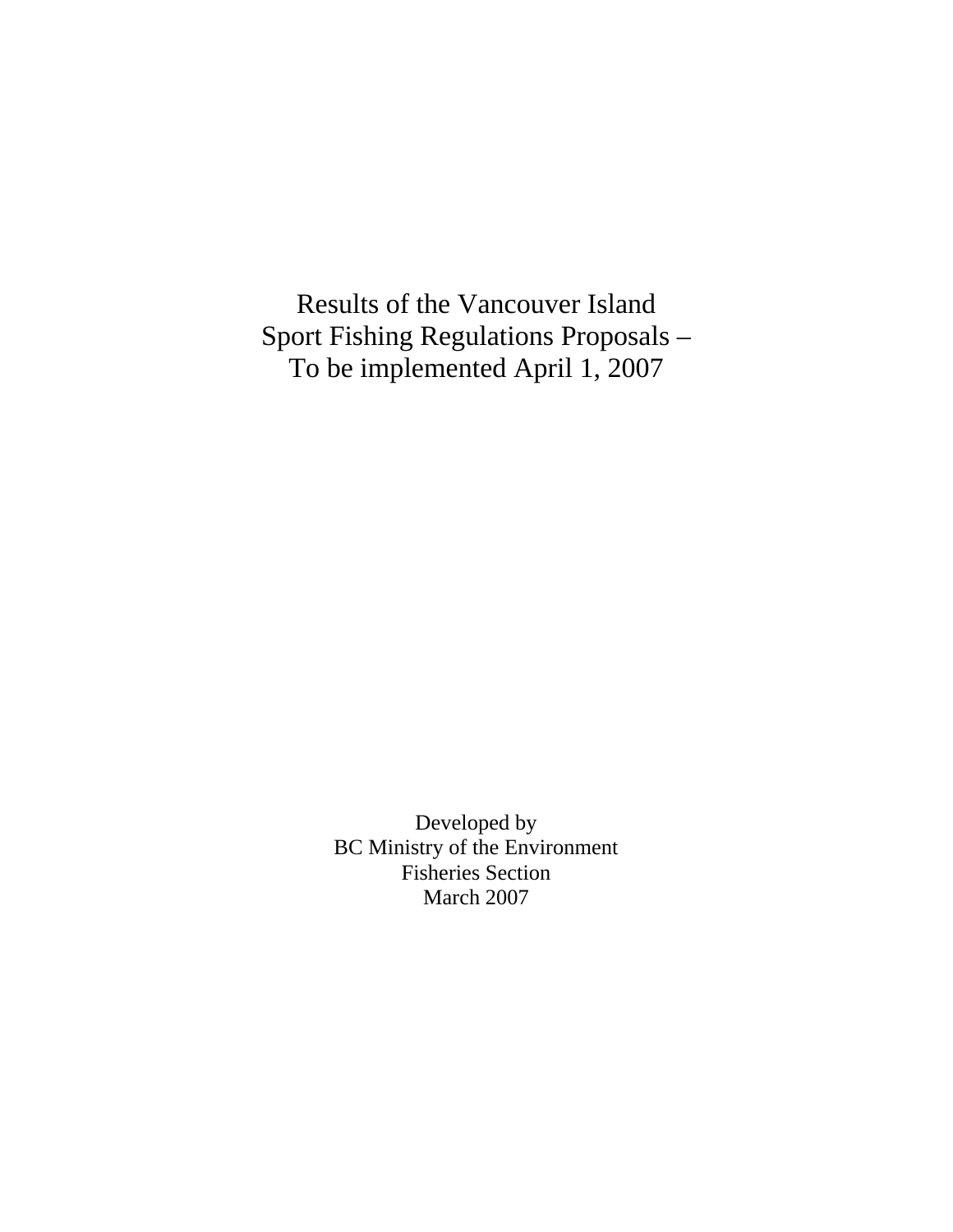## Background

Sport fishing regulations governing steelhead fishing have changed many times over the past 30 years. Generally the regulations have become more restrictive as circumstances of the day have demanded. The quality and quantity of steelhead habitat in many of our most accessible and popular streams has diminished due to issues such as logging, urban development and competing water uses. Co-incidentally there have been major shifts in ocean productivity, especially over the past decade. The combination of a reduced ability of many streams to produce seaward migrating steelhead smolts and an ocean environment where their survival is at record lows does not create happy circumstances for those who cherish steelhead angling. Compounding the difficulties faced by steelhead and steelhead managers is the steadily increasing efficiency of anglers, not the least of which is related to more guides and more boats on all the larger producers. Increased angler efficiency maintains catch and catch rates and obscures the fact there are fewer fish.

The steelhead sport fishing scenario is not all gloom and doom however. Our knowledge of steelhead behaviour and the rivers they occupy is now sufficiently advanced to allow for some adjustments to sustain angling opportunity where closures are presently in effect. The principles and environmental factors on which some of the regulations changes proposed below are based are as follows:

1. Steelhead migrate through the lower reaches of most Vancouver Island streams relatively quickly. Rapid movement through these areas means any negative impacts from exposure to angling can be managed to minimize conservation concerns.

2. Important pre-spawning holding reaches and spawning areas occur in all steelhead streams. These are reasonably well known in many streams and almost always occur I the middle or upper reaches of the streams and/or in their tributaries. Lake outlet areas are particularly valuable in this respect.

3. Catch and release angling with single barbless hooks and artificial lures only is a proven conservation tool and highly unlikely to cause measurable biological harm to steelhead or steelhead stocks that are not exposed to sustained angling pressure and multiple capture events. 4. Winter stream flow conditions (highly variable discharge and low water temperature) limit potential angling impacts because steelhead encounter rates are relatively lower under these circumstances.

Collectively these principles and factors can be applied to select times and places to provide angling opportunities presently unavailable. Proposed stream-specific regulation adjustments are outlined below. Please note that unless stated otherwise single barbless hook, bait ban/artificial lure and wild steelhead release regulations would apply.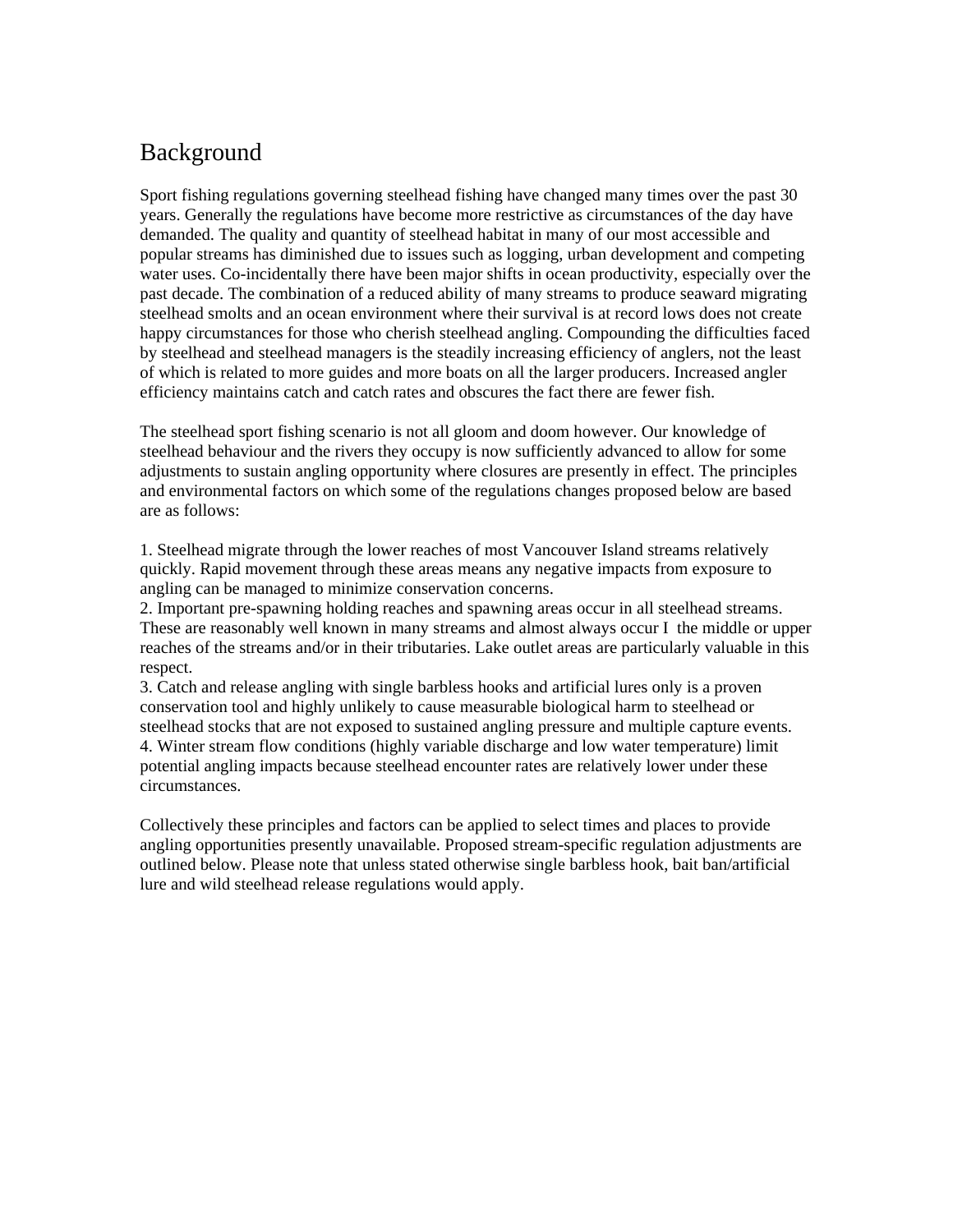## Public Input

The public was asked to respond the regulation proposal package and provide comments in writing to the Region 1 office or by responding digitally via email to the address identified within the regulation review package at:

[http://wlapwww.gov.bc.ca/vir/fsh/R1\\_Regulations\\_Proposals\\_2007.pdf](http://wlapwww.gov.bc.ca/vir/fsh/R1_Regulations_Proposals_2007.pdf).

A large number of responses both in letter and in electronic formats were received prior to the August 11, 2006 deadline and are summarized within this document. Responses were received representing individual anglers, organized groups as well as municipal governments and resident petitions. Ideally responses were dichotomous, either in support or not in support of a proposed regulation. Unless clearly stated, little additional interpretation of individual responses was made. Most communication provided commentary on only one or two regulation proposals. The actual number of responses to each proposal is identified in Chart 1.

Prior to the input of responses a weighting plan where individual anglers received one vote, small organized groups (<75 members) received 5 votes and large organized groups (>75 members or petitions with greater than 75 signatures) received 10 votes, was developed to better represent existing angling interests. Results are presented as both un-weighted approval, where each response counts as one vote and weighted approval, where each response is weighted depending on its origin (Chart 1).

## Results

Most of proposed angling regulations have been supported by a significant majority of respondents through the public consultation process (Table 1). In these cases angling regulation changes have been endorsed by the Ministry of the Environment and appear in the 2007/2008 Freshwater Fishing Regulations Synopsis. Where input has suggested that significant portion of the public was not supportive of a particular regulation, that regulation change has not been endorsed by the Ministry and past regulations continue to remaining in effect.

Regulations proposed for the Cowichan River elicited a large number and diversity of recommendations. Adjustments to the status quo will occur only after the results of a detailed study of angler distribution, catch and effort are available and further public input considered. Although this study is currently underway, possible refinement of management strategies on the Cowichan would not be translated into angling regulation changes before the 2008/2009 angling season.

On the Stamp River the "No fishing from a boat between Girl Guide Falls and Stamp Falls Pool" proposal was overwhelmingly endorsed by respondents. However implementation of this regulation is constrained by lengthy administrative processes that make it impossible to include in the 2007/08 Regulations Synopsis. The Ministry is pursuing options for in-season implementation in the event the current administrative barriers are overcome in time to be of application for the 2007/08 season.

Within responses directed at the Gold River watershed a number of similarly themed comments prevailed. These comments were used to guide amended regulation recommendations aimed at preserving angling opportunities while affording some protection to spawning steelhead in the mainstem Gold and the Muchalat River (Table 2). These regulations will appear in the 2007/2008 synopsis.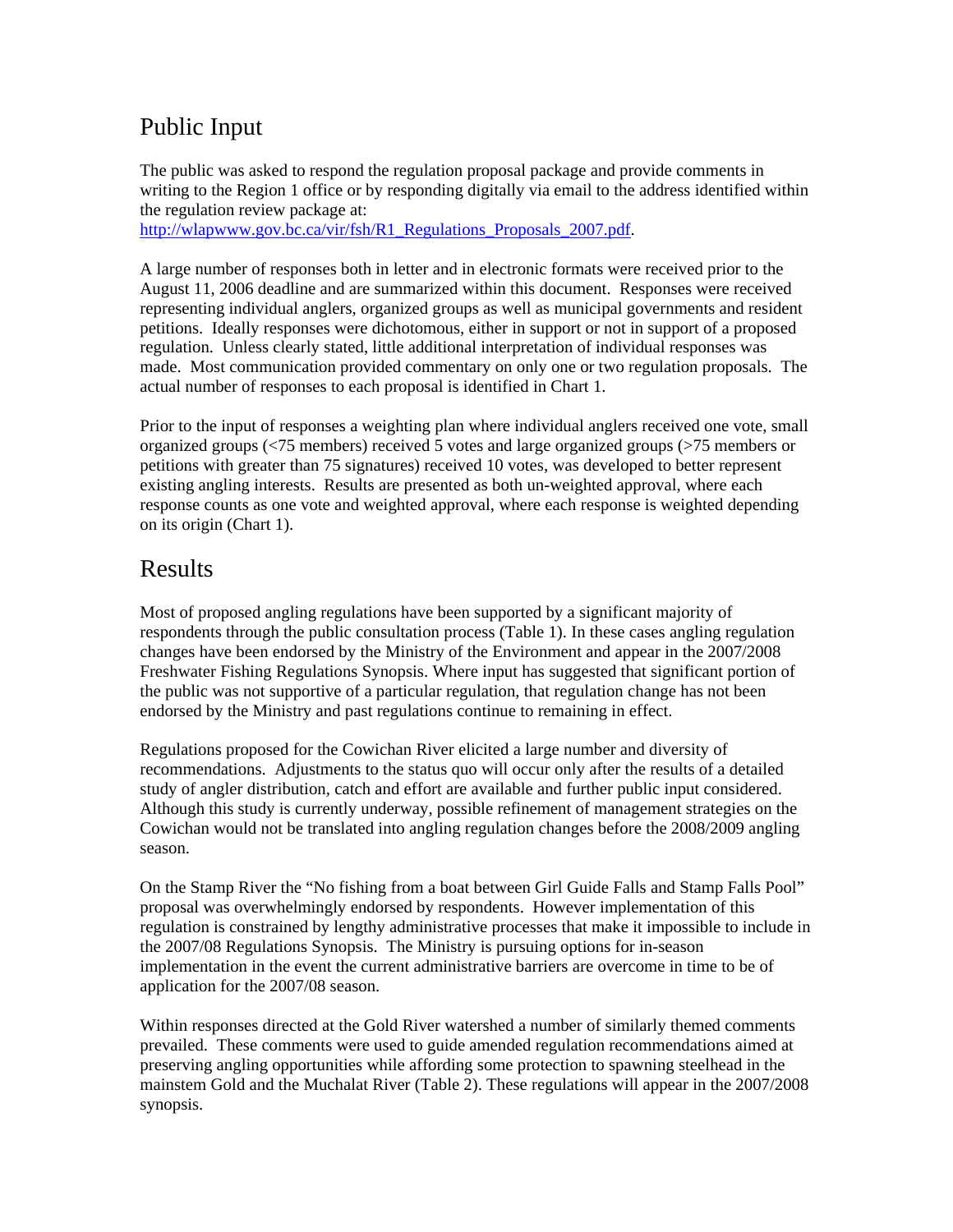

Chart 1. Results of the Vancouver Island angling regulation public review process, ending August 11, 2006.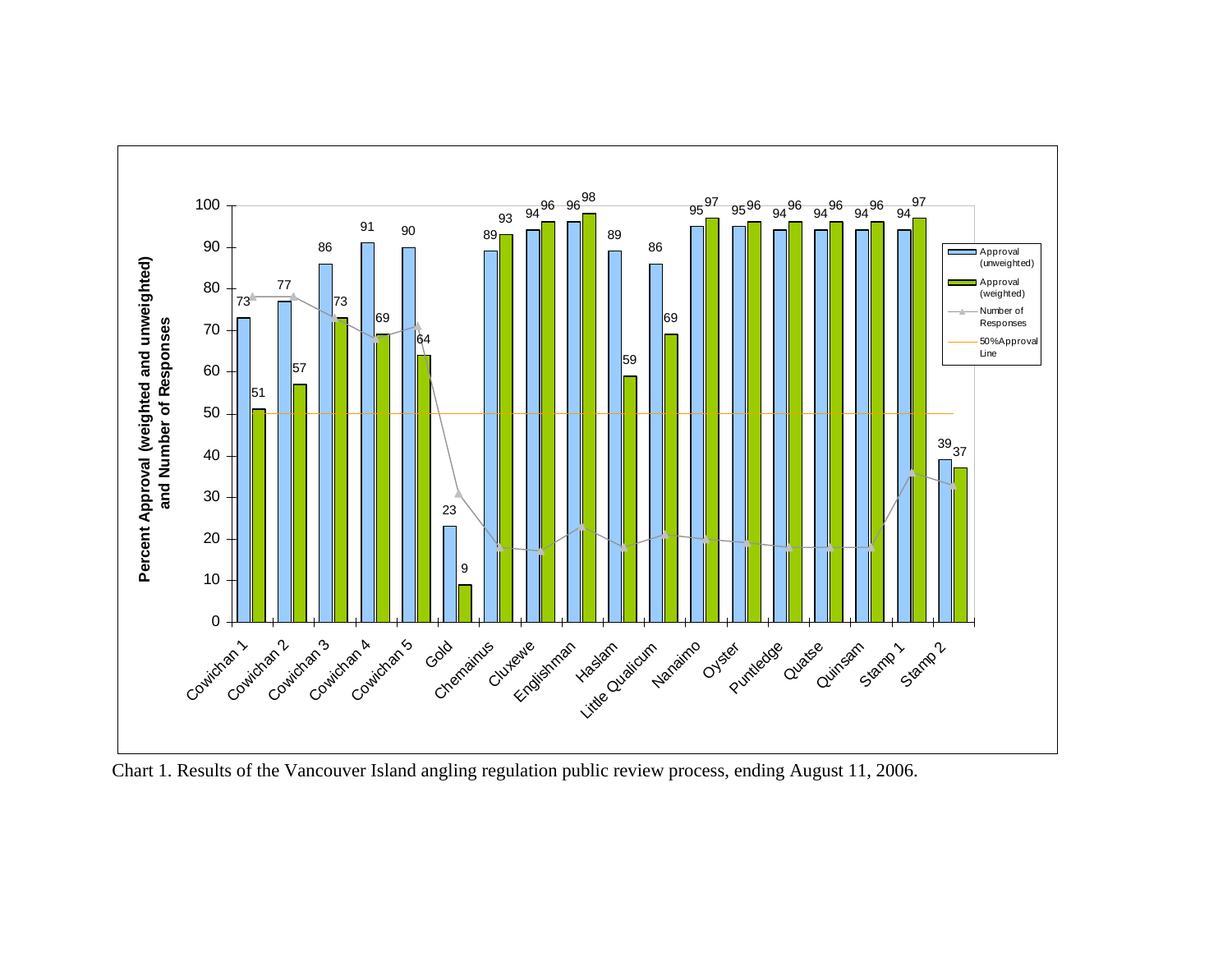Table 1. Review of proposed angling regulation changes and approval ratings based on public input between April 1 and August 11, 2006.

| <b>Stream</b>     | Approval (weighted percent) | Approval (unweighted percent) | Regulation Status (A=Accept<br>proposed, R=Reject proposed) | Angling regulation as presented during the public consultation period,<br>April 1 – August 11, 2006.                                                                                                                                                                                                                           |
|-------------------|-----------------------------|-------------------------------|-------------------------------------------------------------|--------------------------------------------------------------------------------------------------------------------------------------------------------------------------------------------------------------------------------------------------------------------------------------------------------------------------------|
| Cowichan River    | 51                          | 73                            | $\mathbf R$                                                 | 1. An angling closure from the weir at Lake Cowichan downstream to the mile 70.2 trestle December 1 through<br>April 15 inclusive.<br>NB: Cowichan River proposal #1 will not be accepted with regulations defaulting to current freshwater fishing<br>synopsis.                                                               |
|                   | 57                          | 77                            | A                                                           | 2. Fly fishing only from the mile 70.2 trestle downstream to the fishing boundary signs at Skutz Falls all year.<br>NB: Further study is currently underway to identify angler distribution, catch and effort on the Cowichan River.<br>Implementation of this regulation is contingent on the findings of this ongoing study. |
|                   | 73                          | 86                            | $\mathbf R$                                                 | 3. Fly fishing only from the Greendale trestle near Lake Cowichan downstream to the mile 70.2 trestle from<br>April 16 through November 30 inclusive.<br>NB: Cowichan Proposal #3 will not be accepted with regulations defaulting to current freshwater fishing<br>synopsis.                                                  |
|                   | 69                          | 91                            | $\mathbf{A}$                                                | 4. Catch and release for all wild trout and char for all reaches of the river that are open to angling.<br>NB: Further study is currently underway to identify angler distribution, catch and effort on the Cowichan River.<br>Implementation of this regulation is contingent on the findings of this ongoing study.          |
|                   | 64                          | 90                            | $\mathbf{A}$                                                | 5. Bait ban in all reaches of the river all year.<br>NB: Further study is currently underway to identify angler distribution, catch and effort on the Cowichan River.<br>Implementation of this regulation is contingent on the findings of this ongoing study.                                                                |
| <b>Gold River</b> | 9                           | 23                            | $\mathbf R$                                                 | It is proposed to close the Gold River upstream from the Heber River confluence from December 1 through May<br>31 annually. NB: See Table 2 for modified regulation.                                                                                                                                                           |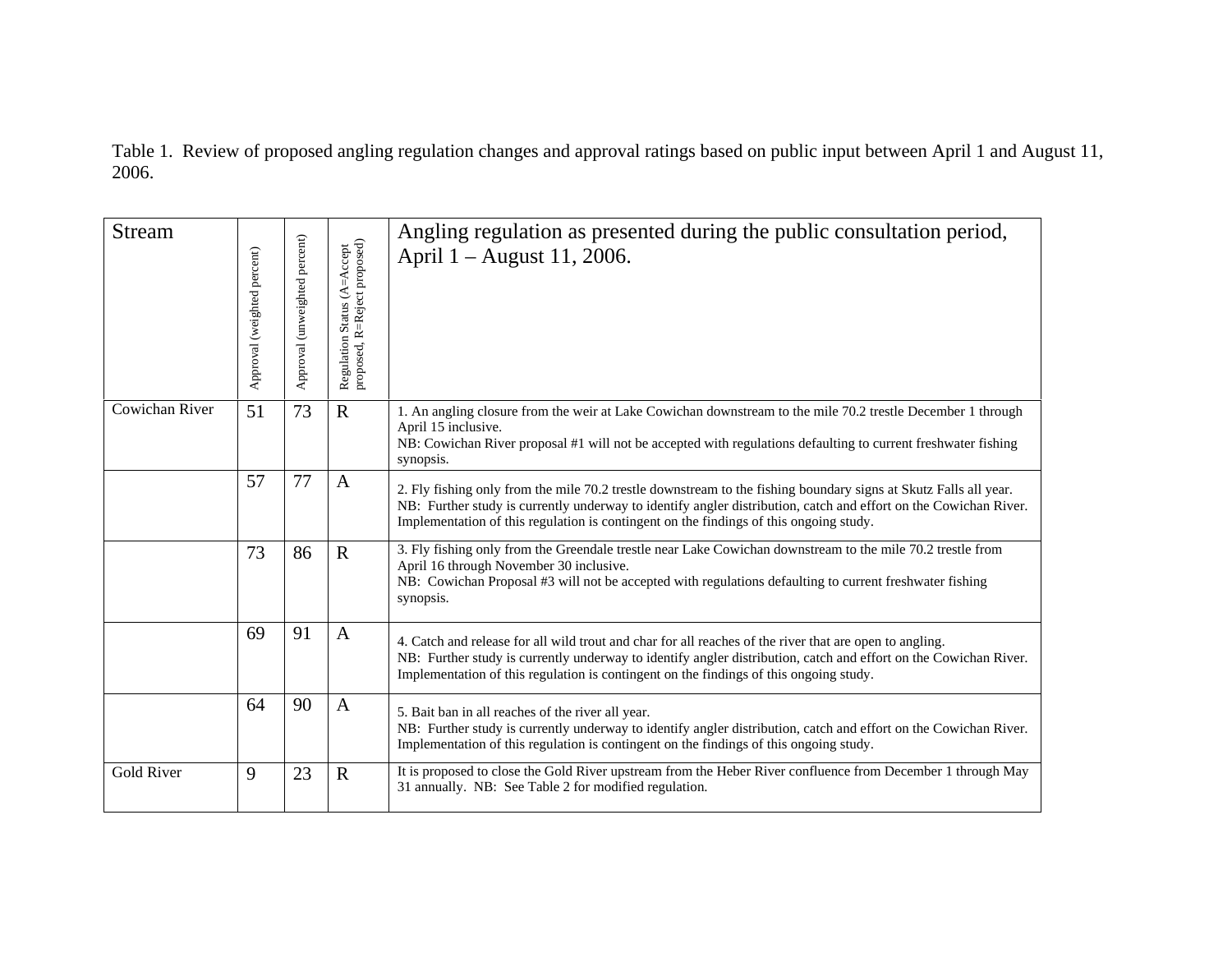| Stream                   |                             |                               |                                                                                      | <b>Regulation Proposal</b>                                                                                                                                                                                                                                                                                                                                      |
|--------------------------|-----------------------------|-------------------------------|--------------------------------------------------------------------------------------|-----------------------------------------------------------------------------------------------------------------------------------------------------------------------------------------------------------------------------------------------------------------------------------------------------------------------------------------------------------------|
|                          | Approval (weighted percent) | Approval (unweighted percent) | Regulation Status (A=Accept<br>proposed, R=Reject proposed,<br>AR=Amended Regulation |                                                                                                                                                                                                                                                                                                                                                                 |
| Chemainus River          | 93                          | 89                            | $\mathbf{A}$                                                                         | It is proposed to open the lower Chemainus River from the Highway 1A Bridge (Chemainus Road) upstream to<br>the Bannon Creek confluence from Dec $1 -$ June 30.                                                                                                                                                                                                 |
| Cluxewe River            | 94                          | 96                            | $\mathbf{A}$                                                                         | It is proposed to extend the open to fishing area from the present boundary signs at the Port McNeill landfill site<br>upstream for about 5 km to the Island Timberlands Mainline Bridge crossing. The open season would be Dec 1 –<br>May 31.                                                                                                                  |
| Englishman River         | 96                          | 98                            | $\mathbf{A}$                                                                         | It is proposed to open the lower Englishman River downstream from the "Top Bridge" at<br>the end of Allsbrook Road from December $1 - May 31$ inclusive.                                                                                                                                                                                                        |
| Haslam Creek             | 89                          | 59                            | $\mathbf{A}$                                                                         | It is proposed to close Haslam Creek to angling.                                                                                                                                                                                                                                                                                                                |
| Little Qualicum<br>River | 86                          | 69                            | $\mathbf{A}$                                                                         | It is proposed to rescind the April 1 – November 30 angling closure from the falls in Little Qualicum Falls<br>Provincial Park downstream to Kincade Creek.                                                                                                                                                                                                     |
| Nanaimo River            | 95                          | 97                            | $\mathbf{A}$                                                                         | The current experimental fishery that opened the Nanaimo River from the Cedar Road Bridge upstream to the<br>Island Highway Bridge crossing is proposed to be extended from December 1 - May 31.                                                                                                                                                                |
| <b>Oyster River</b>      | 95                          | 96                            | $\mathbf{A}$                                                                         | The current experimental fishery that opened the Oyster River downstream from the Little Oyster River<br>confluence from February $1 -$ June 30, 2006 is proposed to be extended to the period December $1 -$ June 30.                                                                                                                                          |
| Puntledge River          | 94                          | 96                            | $\mathbf{A}$                                                                         | It is proposed that the Puntledge River be open to angling from the base of Stotan Falls downstream to the Lower<br>Puntledge River Hatchery fence and from the boundary signs located approximately 100 m downstream of that<br>fence to tidewater, except for the area 100 m upstream and downstream from the Morrison Creek confluence<br>(closed all year). |